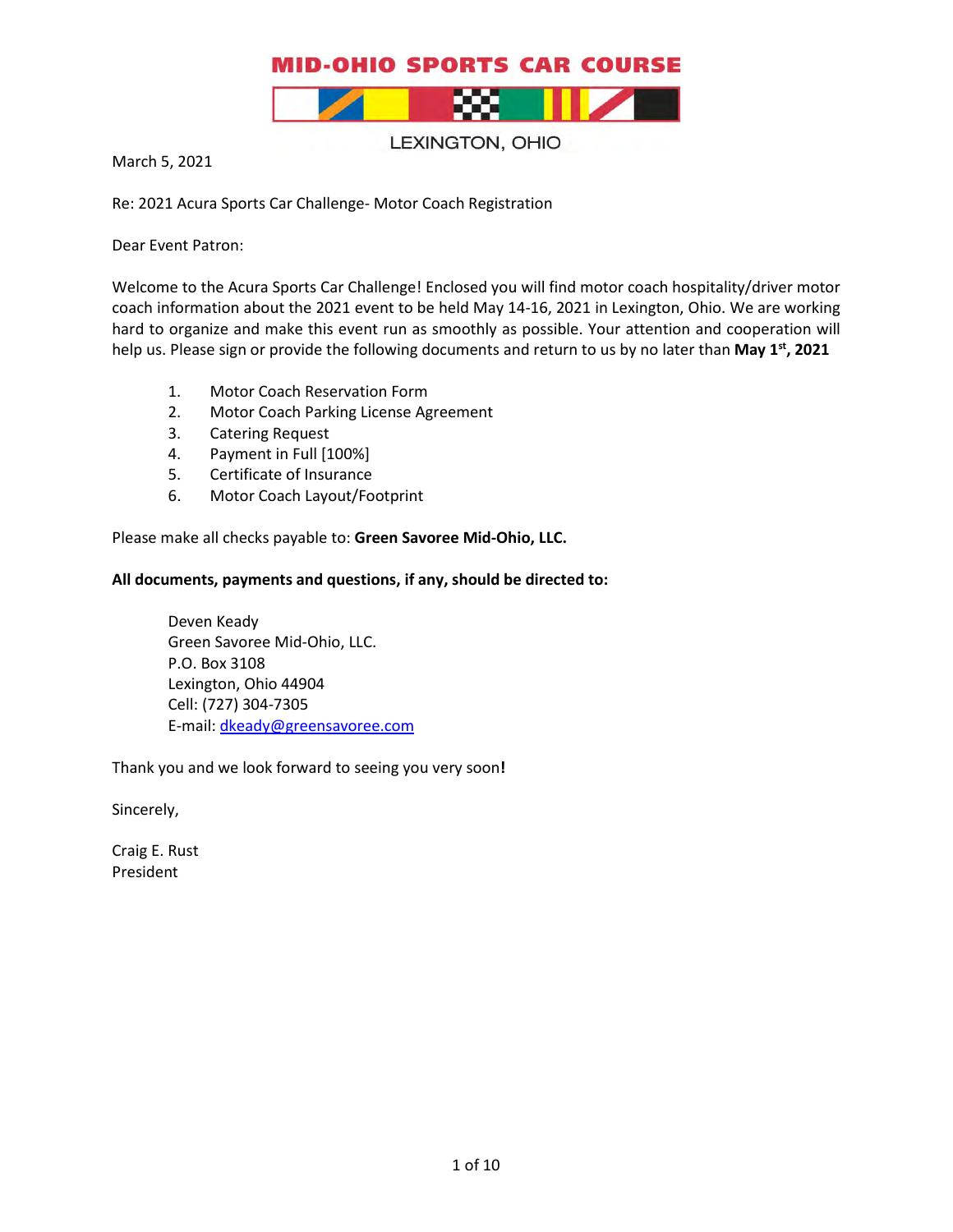

#### LEXINGTON, OHIO

#### **2021 MOTOR COACH PARKING LICENSE AGREEMENT**

This Motor Coach Parking License Agreement ("License Agreement") is entered into on \_\_\_\_\_\_\_\_\_\_\_\_, 2021 by the undersigned Patron ("Patron") and Green Savoree Mid-Ohio, LLC ("GSMO").

WHEREAS, Patron desires use of a motor coach hospitality space in the team owner/driver paddock area at the 2021 Acura Sports Car Challenge on May 14-16, 2021 (the "Event") which is owned and promoted by GSMO.

NOW THEREFORE, in exchange for the benefits set forth herein, the parties agree as follows:

- 1. GSMO, in exchange for valuable consideration, agrees to provide, during the term specified in paragraph 10, a limited and non-transferable, non-assignable license for the use of a designated motor coach parking space (the "Space") in the paddock area at the Event for Patron to use for motor coach hospitality. GSMO shall, in its sole discretion, designate the Space to be used by Patron after receipt of all required documents and payment of the license fee in full. Except as expressly provided herein, this License Agreement does not confer on Patron or Patron's guests and invitees any rights to admission to any activity or area encompassed by the Event. The nature of the interest granted by this License Agreement is a license only. The parties do not intend that this License Agreement create any interest in real estate, including but not limited to a tenancy, leasehold estate, easement or license coupled with an interest.
- 2. If Patron desires catering services, such services must be purchased from GSMO's official Event Caterer at Patron's sole cost and expense. Patron must complete the attached Catering Request form if it desires catering.
- **3. If Patron purchases a Team Coach Space, Patron agrees that the use of the space is to provide catering to specific team guests and team employees. Catering provided to other teams or entities is forbidden unless an additional catering license is purchased and approved from GSMO.**
- 4. In connection with exercise of this License Agreement, Patron, shall itself and, shall require all of its principals, employees, agents, guests and invitees to, comply with all rules, regulations and/or requirements of GSMO and state and federal laws, and all local and municipal regulations, laws and ordinances, including, without limiting the general scope of the foregoing, all laws relating to the sale, distribution, gifting or providing of alcohol to guests or any other persons. Patron shall maintain order in the Space and shall not conduct or permit any activities which (a) are prohibited by any applicable law, regulation, rule or ordinance; (b) endanger the health or safety of any person; (c) are a nuisance or interfere in any way with other Space licensees or spectators; (d) are inconsistent with the policies, practices or procedures of GSMO and/or any sanctioning organization of the Event; or (e) cause adverse publicity about GSMO, the Event or Event sponsors and participants.
- 5. Patron understands and agrees that because of certain state, city and/or local laws, codes, ordinances or regulations governing temporary motor coach / motor home / recreational vehicle facilities, it is mandatory that a minimum twenty (20') foot fire lane be maintained within the paddock area. Patron agrees when entering the paddock area to follow instructions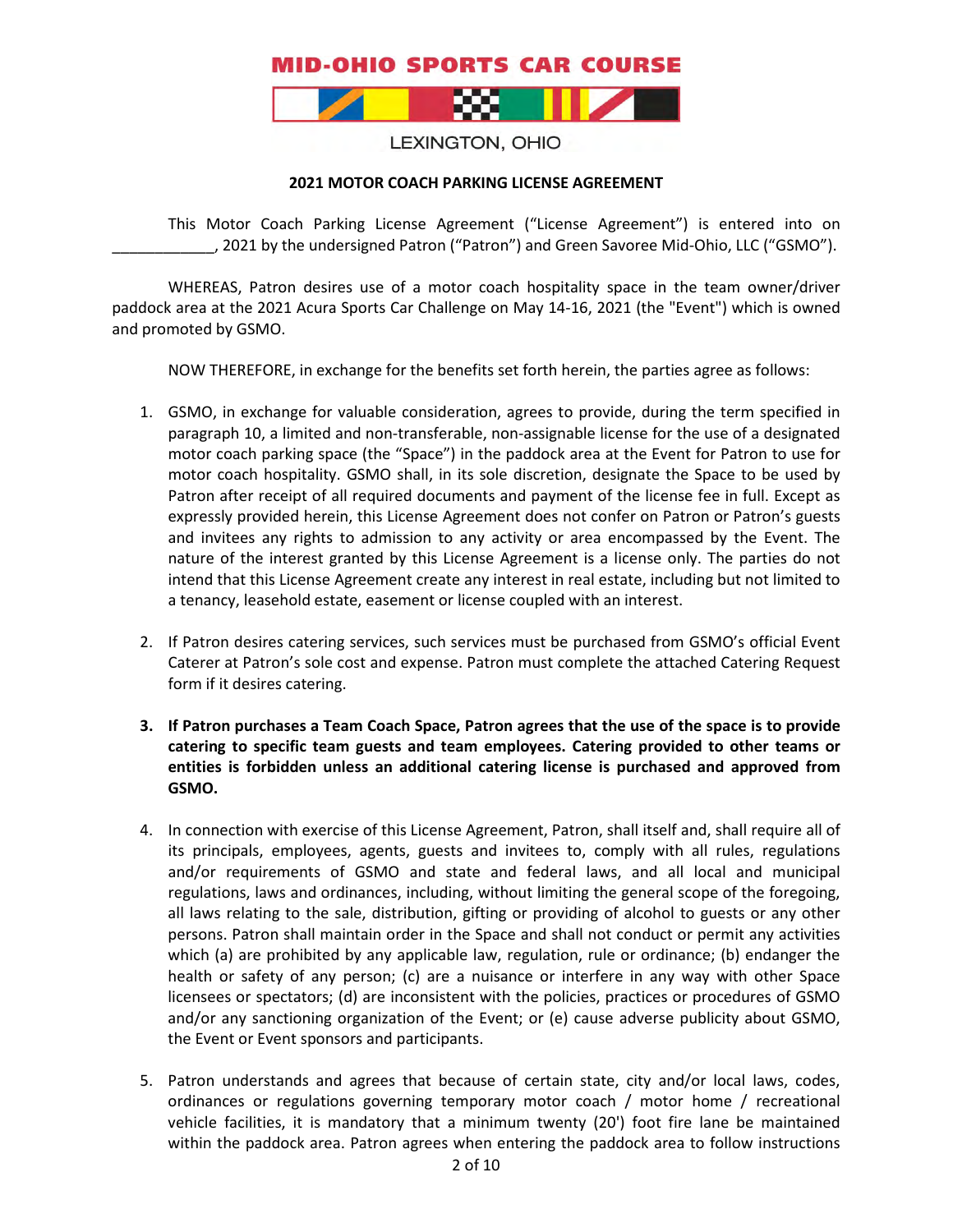or directions given by GSMO Hospitality Coordinators to ensure compliance with all such applicable laws.

- 6. Patron understands and agrees that no structures, (i.e., viewing deck, platforms, stages, scaffolding, etc.) are allowed to be placed or built on top of any motor coach without prior approval from GSMO and are subject to an additional fee. GSMO reserves the following rights: (a) to enter the Space at all reasonable hours and times for inspection and to make repairs and alterations to the Space; and (b) all right, title and interest in and to any broadcast over the public address system or closed-circuit television system as these privileges are intended solely for the private use of Patron and Patron's guests. Any re-broadcast reproduction or other use of the broadcast without the written consent of GSMO and IMSA is strictly prohibited.
- 7. Patron understands each Space is marked off in measurements of 15' x 60' for Teams (e.g., an Event participant team or participant-related team or manufacturer) or 15' x 50' for Team Drivers. Patron understands and agrees that the maximum width and length of Patron's motor coach, including canopy, tent and auxiliary equipment, cannot exceed the overall dimensions of the assigned Space.
- 8. Patron agrees that any electrical adapter supplied by GSMO for motor coach hookup must be returned to GSMO. If Patron fails to return it to GSMO Hospitality Coordinators, a charge of \$300.00 will be billed to Patron.
- 9. Security. Patron agrees that neither GSMO nor the Morrow County Sheriff's department is liable for the care, protection, security of, or loss or damage to, any motor coach or its contents, nor for any loss, injury or damage to any property or equipment brought into the paddock by Patron or by any other person, nor for the personal safety of any person. The care, protection, security and safety of Patron's property and Patron's guests and invitees are the responsibility of Patron and of each person entering the paddock area. Patron agrees that if Patron desires to provide security for its guests and invitees, its personal property and the personal property of its guests and invitees, it will contract separately with GSMO's designated Event security provider at Patron's expense.
- 10. The term of this License Agreement is the Friday, Saturday and Sunday on which the Event will be conducted and any date to which the Event is postponed. Patron understands and agrees no one will be allowed to enter any paddock areas before 7:00 a.m. or after 7:00 p.m. on Friday, Saturday or Sunday of the Event (or the day(s) to which the Event is postponed). No later than 12:00 Noon, EST, on Monday, May 17, 2021 or at noon on the day after the date to which the Event is postponed, Patron will surrender possession of the Space to GSMO in the same condition it was in at the beginning of the term. NO EXCEPTIONS.

If the Event or any related activity for which Patron would be able to use the Space, as contemplated by this Agreement, is postponed from the scheduled date, Patron's sole remedy is to require GSMO to furnish the Space at no additional charge on the date to which the Event is postponed. No refunds will be granted; should postponement occur, except for the remedy provided in the preceding sentence, Patron waives and relinquishes any claim against GSMO and any third party for damages and any other claim or remedy because of such postponement.

11. Assumption of Risk; Insurance. Patron assumes all risk of injury, death and property damage to Patron and its guests and invitees arising out of the acts or omissions of Patron, its guests and invitees, and the acts or omissions of any third party (including, without limitation, those of Event participants, such as race teams, other Patrons and their guests and invitees) (collectively "Risk of Loss"). Patron agrees to and shall provide general liability insurance to cover this Risk of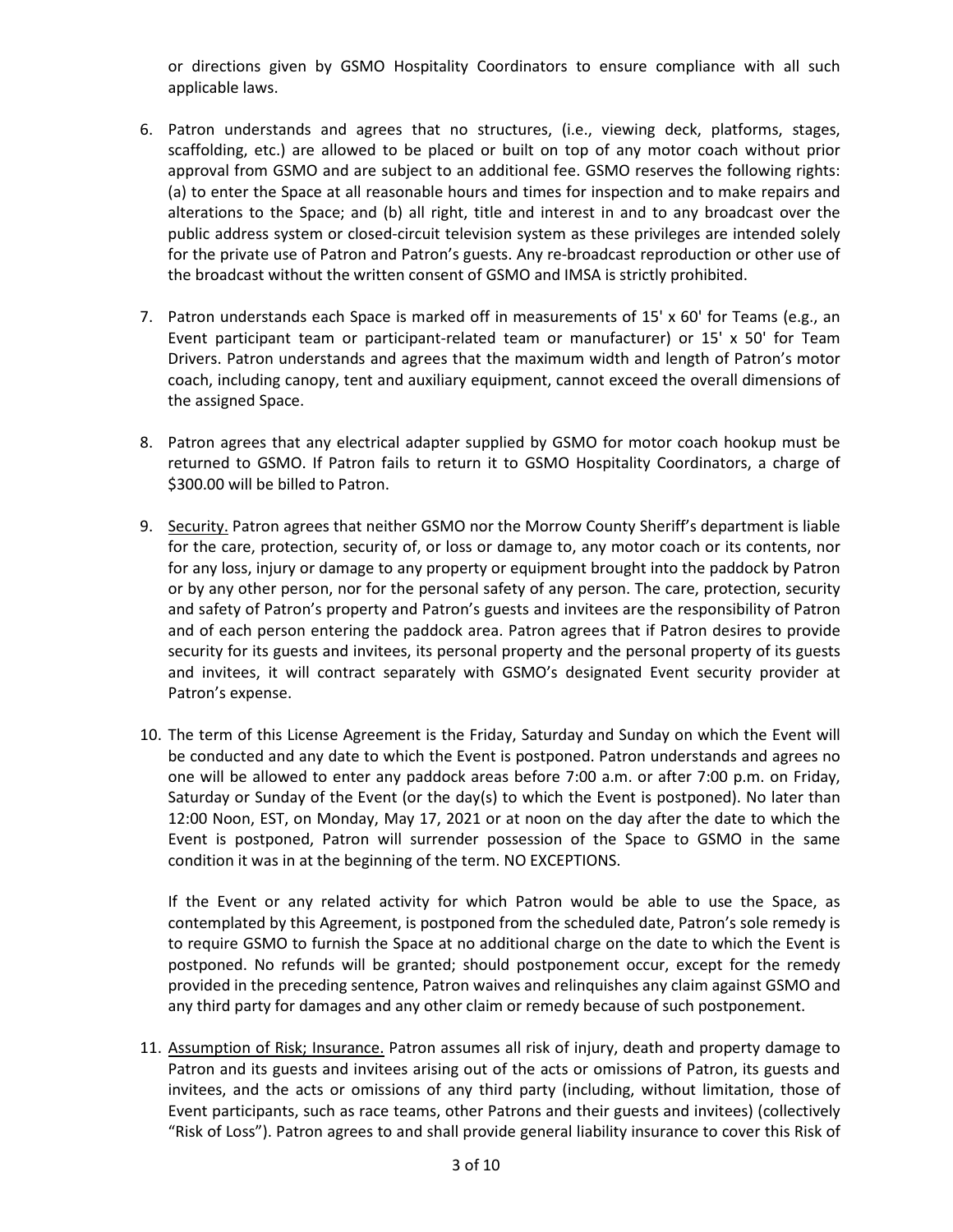Loss with a combined single limit of not less than \$2,000,000.00 per occurrence for bodily injury, death and property damage, containing severability of interest and cross-liability clauses and naming as additional insured GSMO, its parent, subsidiaries and affiliated companies, and their respective shareholders, directors, members, officers, employees, agents, successors and assigns, all sponsors, all sanctioning bodies, all teams and their sponsors, all owners or lessors of real property used in connection with the Event (including parking lots), and all of their respective associates, officers, employees and agents. This insurance shall be primary and shall not require contribution from any insurance carried by the additional insureds. Patron further agrees and shall provide to GSMO a certificate of insurance evidencing the required coverage indicated the above no later than **May 1st, 2021.**

12. **INDEMNIFICATION, RELEASE AND HOLD HARMLESS**. Patron hereby fully and forever agrees to indemnify, hold harmless, defend and release GSMO, all sponsors, all sanctioning bodies, all teams and their sponsors, all owners or lessors of real property used in connection with the Event (including parking lots), and all of their respective parent companies, subsidiaries and affiliated companies, and their respective shareholders, directors, members, officers, employees, agents, successors and assigns (the "Released Parties") for, from and against all claims, damages, liabilities, losses, demands, suits, legal proceedings, or causes of action of any kind, including damages arising from personal injury or death, theft of or damage to real or personal property, costs and expenses, including attorneys' fees and costs of investigation and suit (collectively and individually a "claim") made or claimed by Patron or any of Patron's employees, representatives, directors or their respective heirs, representatives, successors or assigns (each a "claimant") arising from or in any way connected with an incident, event or occurrence while Patron or any such claimant is within the paddock area, whether or not such claims are based on or alleged to be due in part or entirely to the negligence of any of the Released Parties.

A party entitled to indemnification hereunder is entitled to employ attorneys of its own choice in the event it is named as a party to any lawsuit, without waiving the requirement that Patron provide a defense by attorneys employed by Patron, and the reasonable cost thereof shall be included in the indemnification obligation of Patron.

13. Patron hereby declares and represents that no promise, inducement or agreement not expressed herein has been made to Patron, and agrees that this 2021 Motor Coach Parking License Agreement, the Patron's 2021 Catering Request Form, 2021 Motor Coach Reservation Form, 2021 Motor Coach Information Form and Motor Coach Area General Rules and Regulations which are incorporated herein contain the entire agreement between the parties hereto (collectively the "License Agreement"), and that the terms of the Indemnification, Release and Hold Harmless provisions stated in paragraph 11 are contractual and not a mere recital. No change, alteration, or modification of this Agreement shall be effective unless made in writing and signed by both parties hereto. No evidence of any inconsistent course of conduct or oral or other modification of this Agreement except a written instrument which complies with the preceding sentence shall be admissible in any court, arbitration or mediation proceeding concerning the enforcement or construction of this Agreement. If any provision of this Agreement is deemed to be invalid, it shall be considered deleted herefrom and shall not invalidate the remaining provisions.

Captions or titles are for convenience of reference only and are not part of this License Agreement and have no legal effect.

14. Governing Law and Choice of Forum. In the event of any dispute involving this License Agreement, including any right or obligation hereunder, the laws of the State of Ohio shall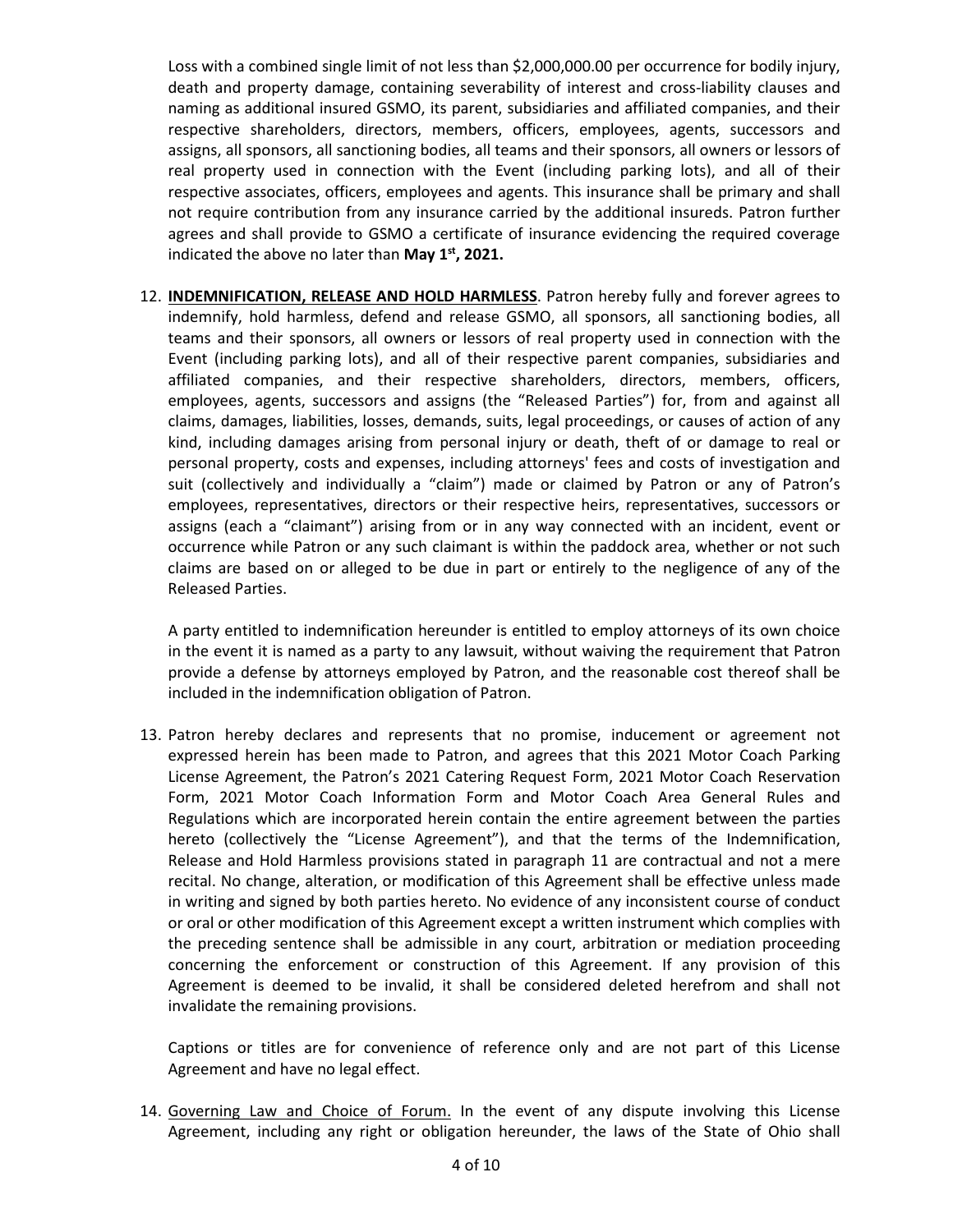govern the validity, performance, enforcement, interpretation and any other aspect of this License Agreement and such rights and obligations, without regard to principles of conflicts of laws thereunder. The parties irrevocably submit to the personal and subject matter jurisdictions of the Ohio State courts located in Morrow County, Ohio, and waive trial by jury, for any lawsuits concerning the interpretation or enforcement of this Agreement, and any remedy for breach of this Agreement. The prevailing party in any legal proceeding shall be entitled to recover all reasonable attorneys' fees and costs against the non-prevailing party.

- 15. Force Majeure. GSMO is not liable to Patron for delay in the performance of this License Agreement by GSMO or for any delay, shortening or cancellation of any Event ("Altered Event") or for any damages suffered by Patron to the extent any delay, Altered Event or nonperformance is due to causes beyond GSMO's control, including but not limited to, acts of God, war, civil strife, rain, fire, strikes, inclement weather (including lightning strikes), power outages or inability to obtain necessary labor or materials.
- 16. Non-waiver. The failure of either party to insist in any one or more instances upon performance of any of the provisions of this License Agreement or to pursue its rights under this License Agreement shall not be construed as a waiver of any such provisions or the relinquishment of any such rights. Waiver by GSMO of any breach of any covenant or duty of Patron under this License Agreement is not a waiver of a breach of any other covenant or duty of Patron, or any subsequent breach of the same covenant or duty.
- 17. Default. In the event that Patron breaches its obligations (including the observance of any limitation stated herein) GSMO may immediately terminate this License Agreement. Upon termination for any reason, this License Agreement and all other rights and privileges of Patron under this License Agreement shall immediately terminate without further action by GSMO and GSMO shall have no further obligation to Patron. GSMO shall have the right to immediately remove or require the removal of the Patron's motor coach, all signs and other personal property from the Space, and to take immediate action to correct any default by Patron which could affect the safe use of the paddock area or the safety of any person. The remedies given GSMO by this paragraph are not exclusive of any other remedy available to GSMO for breach by Patron, whether provided hereunder or by law or equity.
- 18. Notices. All notices required to be given under this License Agreement or which the parties may desire to give under this License Agreement shall be in writing and be (a) hand delivered; or (b) delivered by facsimile transmission or electronic mail to the facsimile or e-mail address used by the parties in connection with this License Agreement, if successful transmission during the recipient's normal business hours is confirmed; or (c) addressed and sent by certified or registered mail, postage prepaid and return receipt requested to the parties at the addresses provided on page 1 or to such other address as either party may designate by notice to the other or by Patron in the 2021 Motor Coach Reservation Form. All notices addressed in accordance with this Agreement shall be effective when received (or when delivery is first refused by the addressee) if delivered by mail or when successfully transmitted to the party's facsimile or e-mail address during the recipient's normal business hours or, if hand delivered, the date on which delivery is made.
- 19. Relationship of the Parties. The relationship of the parties created by this License Agreement shall be that of independent contractors. Nothing contained in this License Agreement shall be construed or interpreted as creating a relationship of landlord and tenant, joint venturers, partners, principal and agent, or employer and employee under any circumstances. Neither party shall have the power to obligate or bind the other in any manner.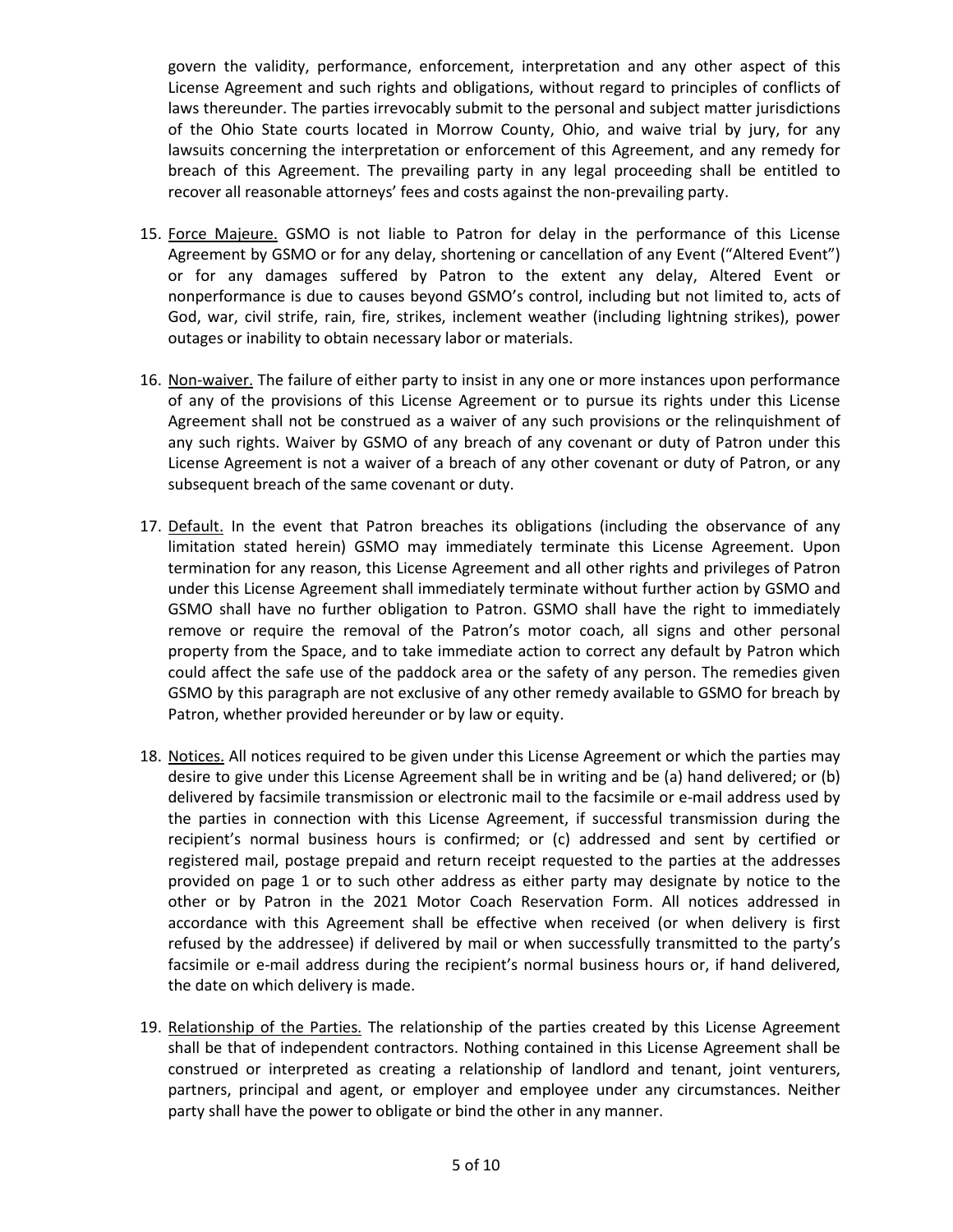20. Limitation on Remedies. Under no circumstances shall GSMO be liable for consequential, special or incidental damages arising out of its breach of this License Agreement or as a result of a postponement or cancellation of the Event, even if GSMO has been informed of the possibility of such damages.

### *THE UNDERSIGNED HAS READ THE ENTIRE LICENSE AGREEMENT, INCLUDING WITHOUT LIMITATION THE ASSUMPTION OF RISK, INDEMNIFICATION AND WAIVER AND RELEASE PROVISIONS AND FULLY UNDERSTANDS IT*.

Name of Patron:

**Signature of Authorized Representative on Behalf of Patron**

Name: Name: Name: Name: Name: Name: Name: Name: Date: Name: Date: Name: Date: Name: Name: Name: Name: Name: Name: Name: Name: Name: Name: Name: Name: Name: Name: Name: Name: Name: Name: Name: Name: Name: Name: Name: Name: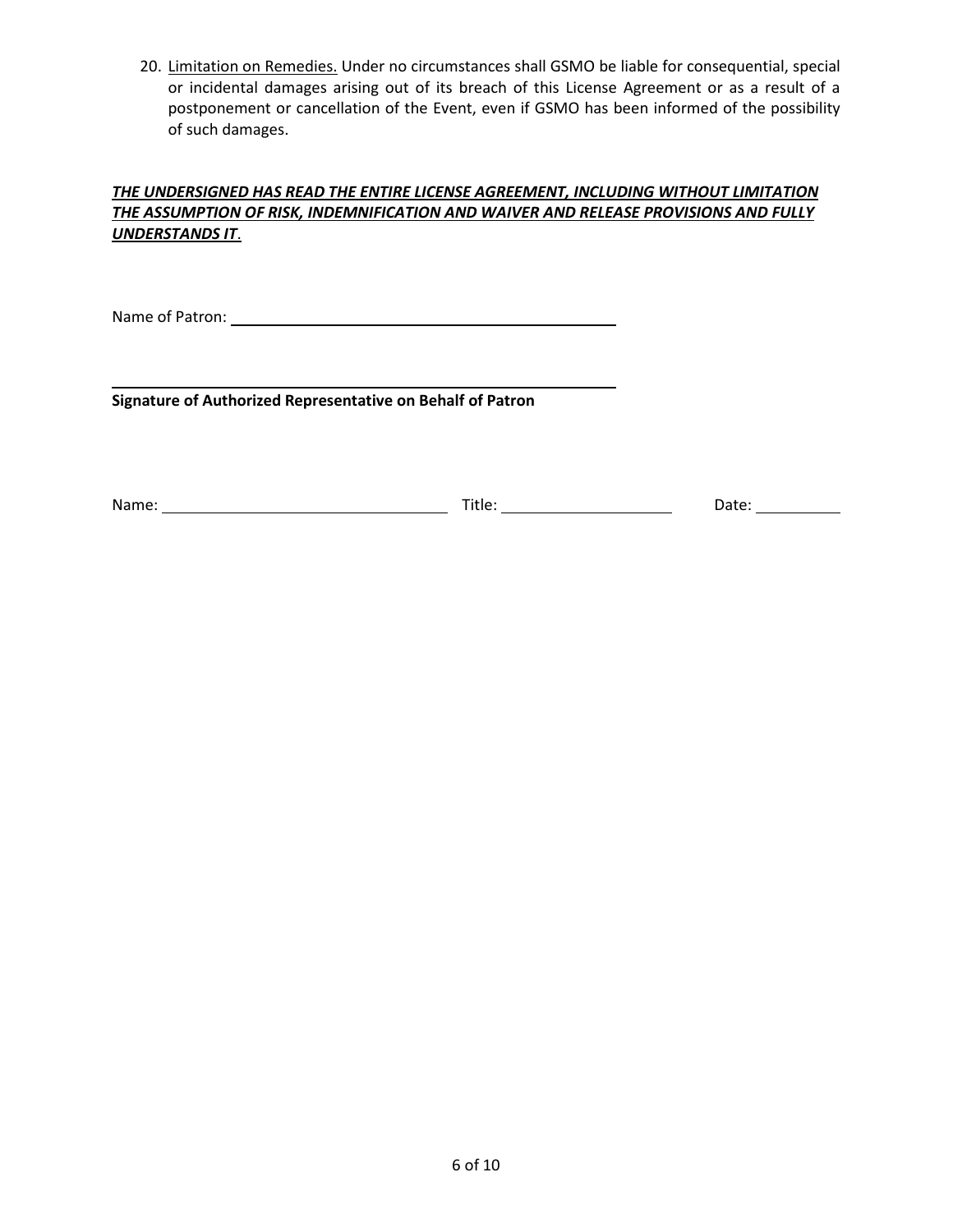

LEXINGTON, OHIO

**2021 Motor Coach Reservation Form**

| Patron Affiliation: _______ Team _______ Sponsor ______ Manufacturer Other: _______________________                                                                                                                                                                                                                                                                                                                               |  |  |
|-----------------------------------------------------------------------------------------------------------------------------------------------------------------------------------------------------------------------------------------------------------------------------------------------------------------------------------------------------------------------------------------------------------------------------------|--|--|
|                                                                                                                                                                                                                                                                                                                                                                                                                                   |  |  |
| Note: You must submit a drawing with this reservation form showing the overall dimensions of the<br>space requested and components of your Motor Coach (i.e., awning or tent, external kitchen unit,<br>estimated quantity of tables/chairs, etc.). The License Agreement and Catering Request, if catering is<br>desired must be submitted with this reservation form. Phone service and sanitation service at an extra<br>cost. |  |  |

| <b>ITEM</b>                                        | <b>QUANTITY</b>     | <b>PRICE/UNIT</b> | <b>TOTAL COST</b> |
|----------------------------------------------------|---------------------|-------------------|-------------------|
| Owner / Driver Coach Space  <br><b>SPACE ONLY!</b> | (15'x50')x          | 550.00            |                   |
| Power                                              | 1 (50 AMP) feed $x$ | 850.00            |                   |
| <b>TOTAL</b>                                       |                     |                   |                   |

*\*Enquiries related to Hospitality / Sponsor, Business or other type coach spaces please contact Adam Fisher at [afisher@midohio.com](mailto:afisher@midohio.com) for a price quotation.*

#### *Deadline for reservations is May 1<sup>st</sup>, 2021. Payment due in full at time of reservation. Any reservation placed after May 1st, 2021 is subject to availability, will be charged a 20% late fee.*

Authorized signature: Date: Print Name: Title: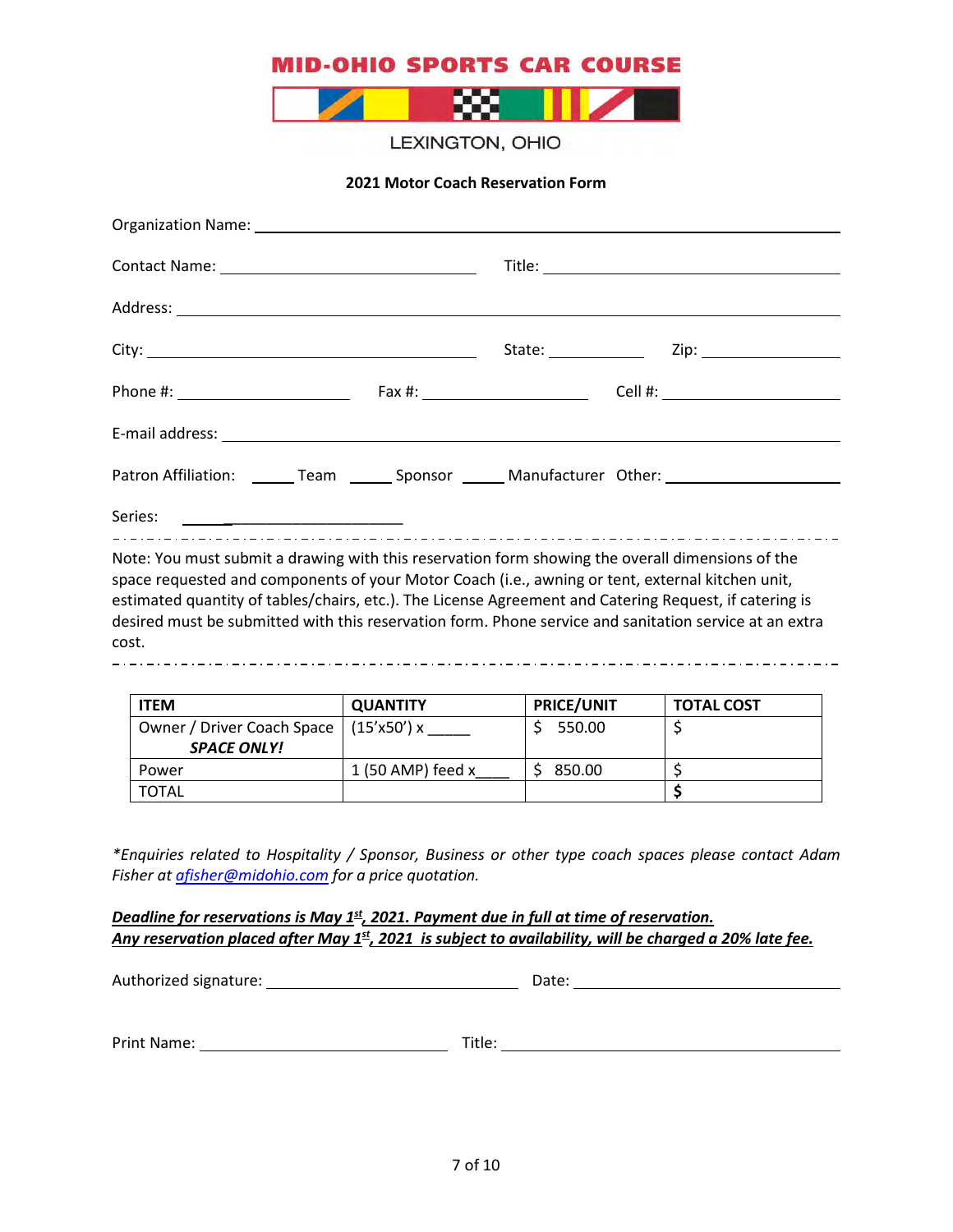

LEXINGTON, OHIO

#### **2021 Catering Request**

| To: | Green Savoree Mid-Ohio, LLC ("GSMO")<br>d/b/a Mid-Ohio Sports Car Course<br>7721 Steam Corners Road<br>Lexington, Ohio 44904 |  |
|-----|------------------------------------------------------------------------------------------------------------------------------|--|
|     |                                                                                                                              |  |
|     |                                                                                                                              |  |
|     |                                                                                                                              |  |
|     |                                                                                                                              |  |
|     |                                                                                                                              |  |
|     |                                                                                                                              |  |
|     | Datron requests satering senvices to be provided by CSMO's designated Event Cateror at                                       |  |

- Patron requests catering services to be provided by GSMO's designated Event Caterer, at Patron's sole cost.
- Patron agrees to comply with all local/state health and other laws and ordinances that may be applicable.
- This request is to be executed by Patron and returned to GSMO with Patron's 2021 Motor Coach Parking License Agreement. This Request will form a part of the said License Agreement and be subject to all of the terms of the License Agreement. Patron acknowledges receipt of a copy hereof.

By: Date: [Signature]

Printed Name: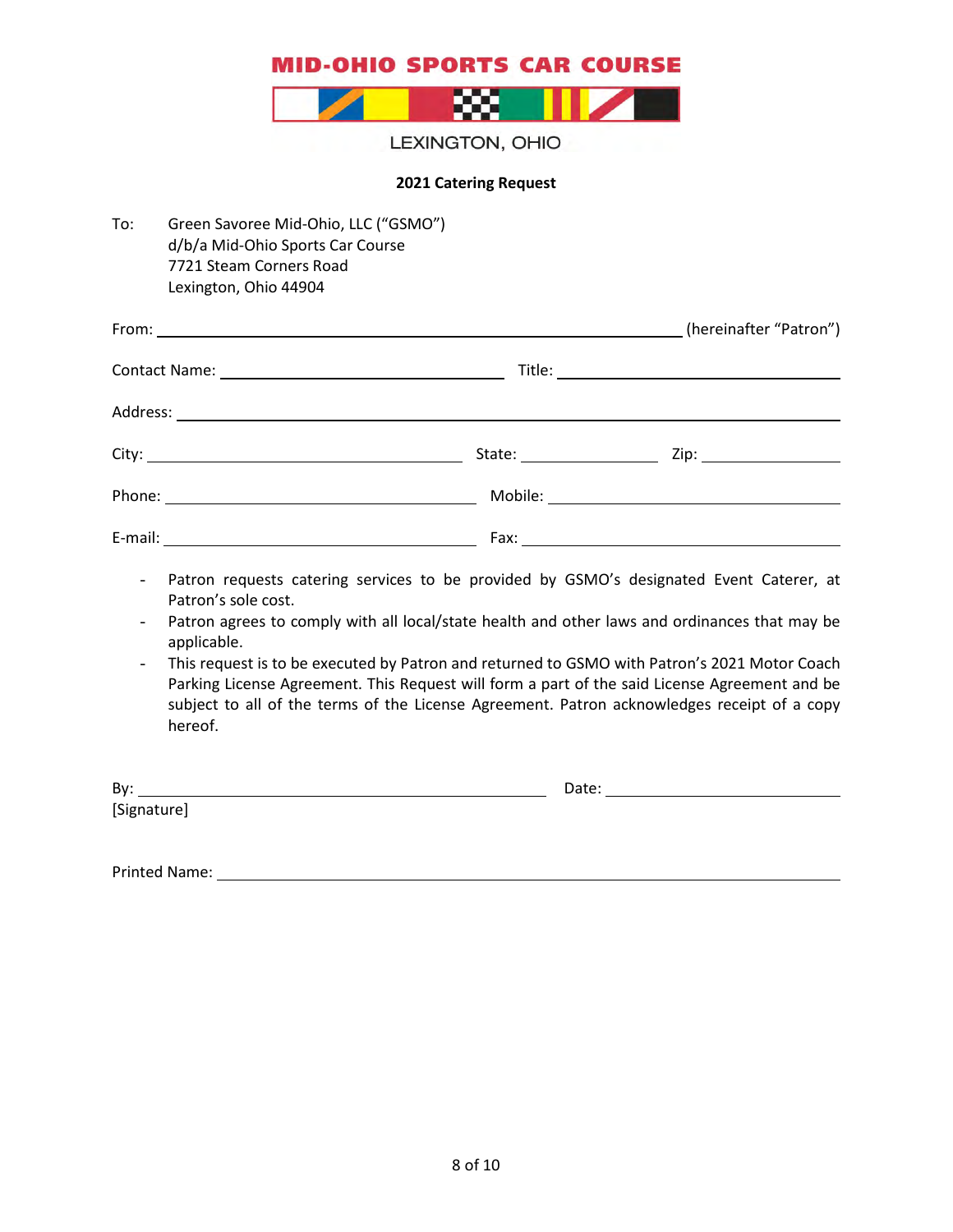

### LEXINGTON, OHIO

#### **2021 Motor Coach Information**

#### OWNER/DRIVER'S PERSONAL MOTOR COACH FEES

The price of each driver's space (15'x50') is **\$550.00.** Only standard sized motor coaches are permitted, and this space MUST NOT be utilized for sponsor hospitality. Power is available for an additional \$850 per 50 amp drop. Telephone and sanitation are available at an additional cost and should be arranged by the customer with Mid-Ohio's approved vendor. 100% payment must be paid in advance and received by **May 1st, 2021.**

#### CANCELLATION/REFUND POLICY

You may cancel & request a full refund by submitting your cancellation request in writing to Michael Morrisey, Green Savoree Mid-Ohio LLC, 10439 Commerce Drive, Suite 100, Carmel, IN, 46032, by no later than 5:00 p.m. EST, May  $7<sup>th</sup>$ , 2021. Cancellations received after May  $7<sup>th</sup>$ , 2021 are not entitled to a refund and will be charged full price.

#### GUESTS

Guests visiting your motor coach area will be required to have a ticket for gate admission. Tickets are available at midohio.com or by calling (419) 884-4000.

### AUTOMOBILE ACCESS TO MOTOR COACHES

There will be NO PARKING for support automobiles in the motor coach area. There will be one (1) parking pass per team/driver issued for an event parking lot. There will be NO exceptions!

#### **DELIVERIES**

Vehicle access for all deliveries will only be permitted with the use of a "15 minute parking pass" which can be picked up by a delivery driver at the Security building located at Gate #3. This "15 minute parking pass" is strictly monitored during the race weekend.

TELEPHONE SERVICE, SANITATION SERVICE AND GOLF CART INFORMATION Please call or e-mail for vendor contact information.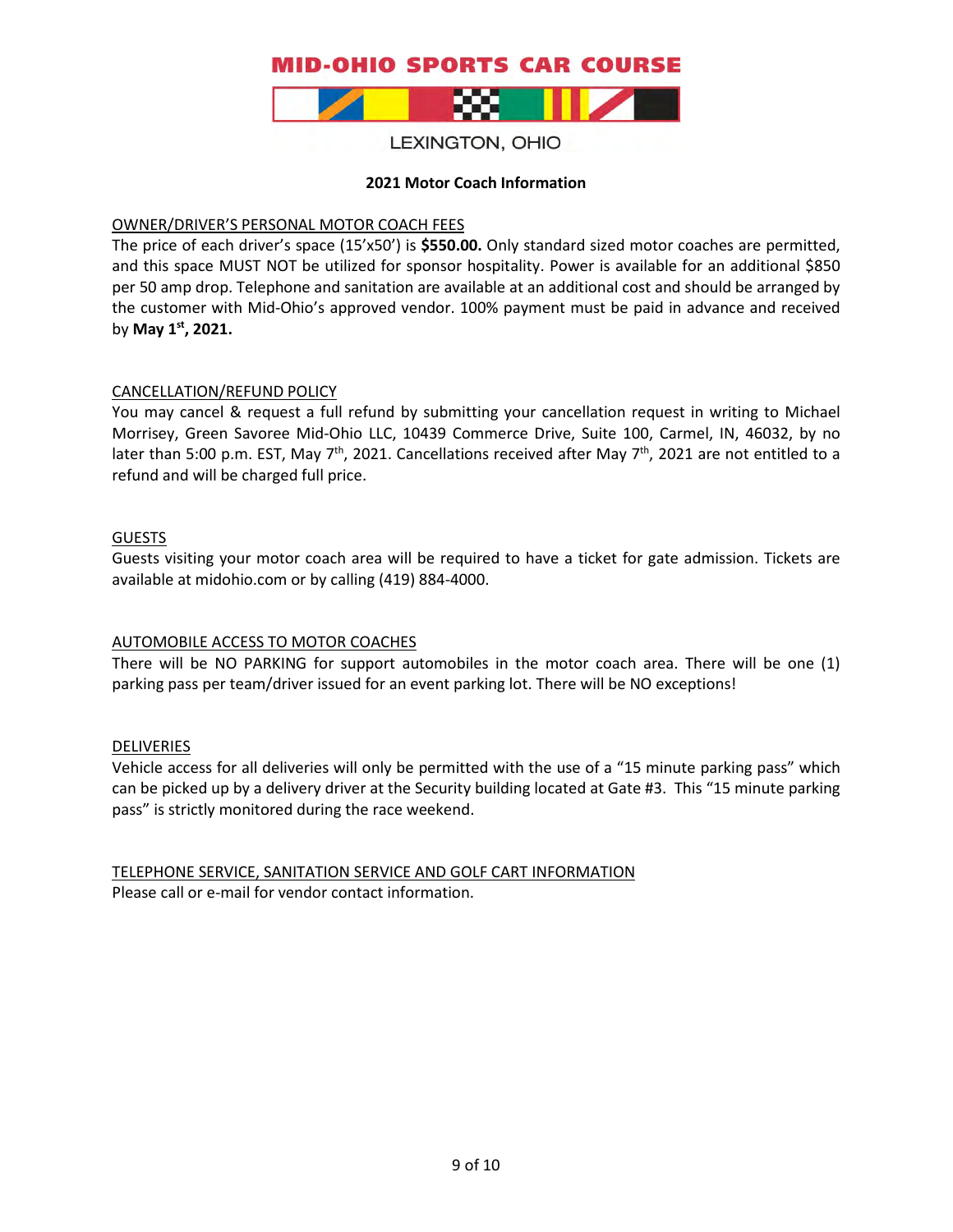

LEXINGTON, OHIO

#### **2021 Motor Coach Area General Rules and Regulations**

- 1. All motor coach Spaces must be used only by the team (i.e., team owners and drivers), or team sponsors.
- 2. Motor coach Spaces and passes are not to be utilized as contest prizes, nor used as part of a public promotional campaign. Use of motor coach space may be utilized as part of private business-tobusiness campaign as long as prior approval has been obtained by Mid-Ohio Sports Car Course officials.
- 3. If any Patron within the motor coach paddock requires food and beverage services, a Catering Request form must be completed and submitted to Green Savoree Mid-Ohio LLC by no later than **May 1st, 2021.**
- 4. In general, temporary signage, displays, selling of merchandise, food or beverages, promotional activities and activity on observation platforms (i.e., signage, viewing, etc.) are not allowed within the motor coach area. Exceptions are as follows:
	- a. low level stanchion and flagging to define each team's or sponsor's Space
	- b. standard 3'x5' flags at the four corners of the motor coach
- 5. All teams and sponsors should use discretion. All materials must be focused on private activity and are not to be used as a means of advertising or promotional leveraging seen by the general public.
- 6. Guests Admission. Patron and Patron's guests each must have a valid Event ticket for gate admission.
- 7. Utilities and Sanitation Services. No utilities or sanitation services are provided as part of this License Agreement. NO DUMPING WHATSOEVER IS PERMITTED. Sanitation/pumping services at Patron's expense may be obtained through GSMO's designated contractor only. Port-o-lets and trash barrels are provided for your convenience and may not be moved or relocated.
- 8. Prohibited items: (complete list available at midohio.com)
	- a. Pets of any kind are not permitted on Mid-Ohio property unless a certified service dog.
	- b. Tents, awnings, structures, platforms, bleachers, scaffolding or similar apparatus. Provided, however, awnings are allowed if they do not extend beyond Patron's Space.
	- c. Swimming pools.
	- d. Firearms or weapons of any kind.
	- e. Fires or fireworks of any type.